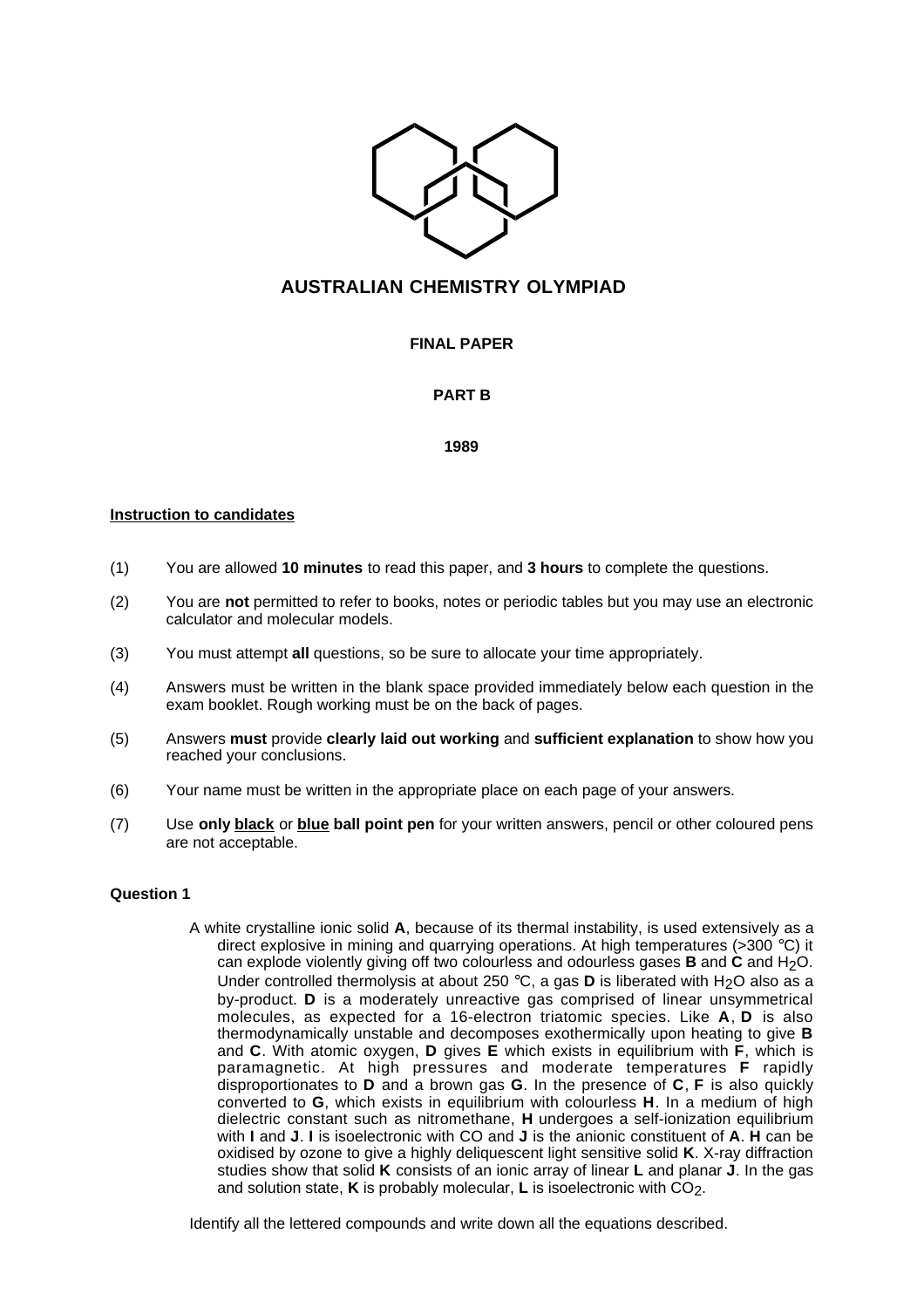#### **Question 2**

After attending a Chemistry Olympiad Summer School, an enterprising and environmentally aware student from a mining town decided that it should be possible to measure the concentration of cadmium in the city's river water if the following experimental apparatus was used.



- The student intended to fill the right-hand beaker with 0.100M NaCl solution and the lefthand beaker with river water and then to measure the cell potential with a very high resistance voltmeter. Knowing the cell potential, she figured that it ought to be a simple matter to calculate  $\lceil Cd^{2+}\rceil$  in the river-water using Nernst's equation.
- Conveniently, the temperature of the cell components and river water was 25°C. Her trusty 2nd edition of Zumdahl told her that useful standard reduction potentials at 25°C were:

| $Cd2+$ | -2 e " |  | $\varepsilon^0$ = -0.40 V |
|--------|--------|--|---------------------------|
| Ag+    |        |  | $\varepsilon^0$ = +0.80 V |

and that  $K_{SD}(AgCl) = 1.6 \times 10^{-10} M^2$ .

**Data:**  $F = 96,485$  Cmol<sup>-1</sup>;  $R = 8.314$  JK<sup>-1</sup>mol<sup>-1.</sup>

- (a) Write an expression which allows you to calculate  $\lceil \frac{cd^{2+1}}{1} \rceil$  from the potential of the electrochemical cell which is set up in the apparatus.
- (b) If the measured cell potential was +0.90 V, what was the concentration of cadmium in the river water?
- (c) The student was so enthused by the success of this experiment (she might be able to sell the idea??) that she wondered whether the same setup could be used to measure the cadmium concentration in seawater.
	- In fact she wondered if the same cell potential would be obtained when the left-hand beaker contained seawater with the same total concentration of cadmium as the river water?
	- Being an experimentalist rather than a theorist, she decided to test her suspicions by adding just enough NaCl to the river water in the cell to make the chloride concentration identical to seawater, 0.55M.

What cell potential did she measure?

**Data:** In seawater only 0.95% of cadmium is uncomplexed and the major complexes are the chloro complexes. You can ignore the concentrations of hydroxy and carbonato complexes.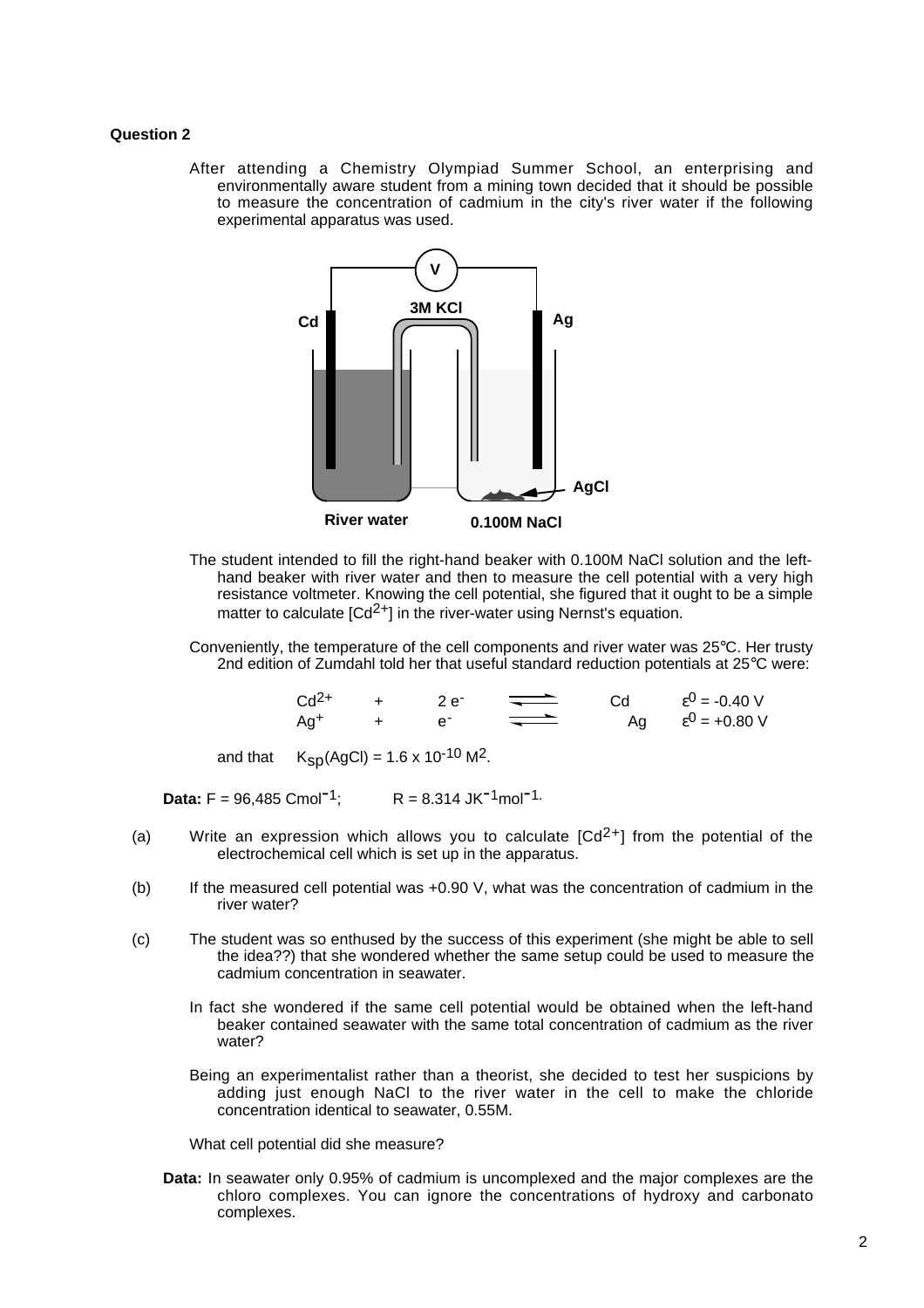(d) The student noted that the cell potential (for the particular sample of river water in part (b)) changed from 0.90V in the morning when the ambient temperature was 25°C, to 0.95V in the afternoon when the temperature had risen to 35°C.

Is the equilibrium

 $2 \text{ Ag}^+ + \text{Cd}$   $\longrightarrow$   $\text{Cd}^{2+} + 2 \text{ Ag}$ 

exothermic or endothermic? Explain your answer.

You can assume that the solubility of silver chloride does not change from 25°C to 35°C.

(e) Explain why it is better to have 0.1M NaCl and some solid AgCl in the right-hand beaker, rather than  $0.1M$  AgNO<sub>3</sub>. Why is the AgCl necessary?

#### **Question 3**

The industrial conversion of an organic compound **X** to its isomer **Y** is carried out at constant temperature and pressure by passing **X** at 5 cm.s-1 down a reactor tube packed with catalyst. The gas flows smoothly through the tube without any back mixing and its composition at any distance along the tube is uniform across the tube. The table below gives the gas analyses at various distances along the pipe.

| Distance (cm) | % Y  |
|---------------|------|
| 0             | 0.0  |
| 25            | 5.0  |
| 50            | 9.5  |
| 100           | 18.2 |
| 170           | 28.9 |
| 290           | 44.1 |
| 400           | 55.2 |

- a) Assuming that the rate of the backward reaction is much less than the forward reaction show the reaction order in **X**.
- b) For the process to operate economically, 80% of **X** should be converted to **Y**. How long should the reactor tube be made;
	- i) using the data given above;
	- ii) if the flow rate is halved;
	- iii) if a new catalyst is discovered which exactly doubles the rate constant?
- c) Steam pipes are available for heating 3 metres of the reactor tube. Which 3 metres should be so heated ? Explain you answer briefly.

#### **Question 4**

- Simple chemical tests were once the backbone of structure determination in organic chemistry. For instance the reaction of a molecule with "sodium hypoiodite" (NaOH/ $I_2$  in water) to yield a pale yellow precipitate of iodoform  $\overline{(CHI_3)}$  was a test for a methyl ketone or a group easily oxidised to a methyl ketone. The following problem is an example of a classical structure determination based on simple chemistry.
- The toxic principal in buttercups is an unstable oil called protoanemonin,  $C_5H_4O_2$ , which is readily hydrolysed by acid or base to **A,** C5H6O3. Unlike protoanemonin, **A** dissolves with effervescence in sodium bicarbonate solution and can be converted to a 2,4 dinitrophenylhydrazone. On treatment with hydrogen in the presence of platinum, protoanemonin gives **B**, C5H8O2. **B** does not dissolve in sodium bicarbonate solution but does so in sodium hydroxide solution; acidification of this solution gives an acid **C**, C5H10O3, which on standing reverts to **B**. When **C** is treated with sodium hydroxide and iodine, it gives iodoform (triiodomethane) and **D**, C<sub>4</sub>H<sub>6</sub>O<sub>4</sub>. **D** evolves a gas from sodium bicarbonate solution. **D** also reacts with aqueous sodium hydroxide, 147.5mg